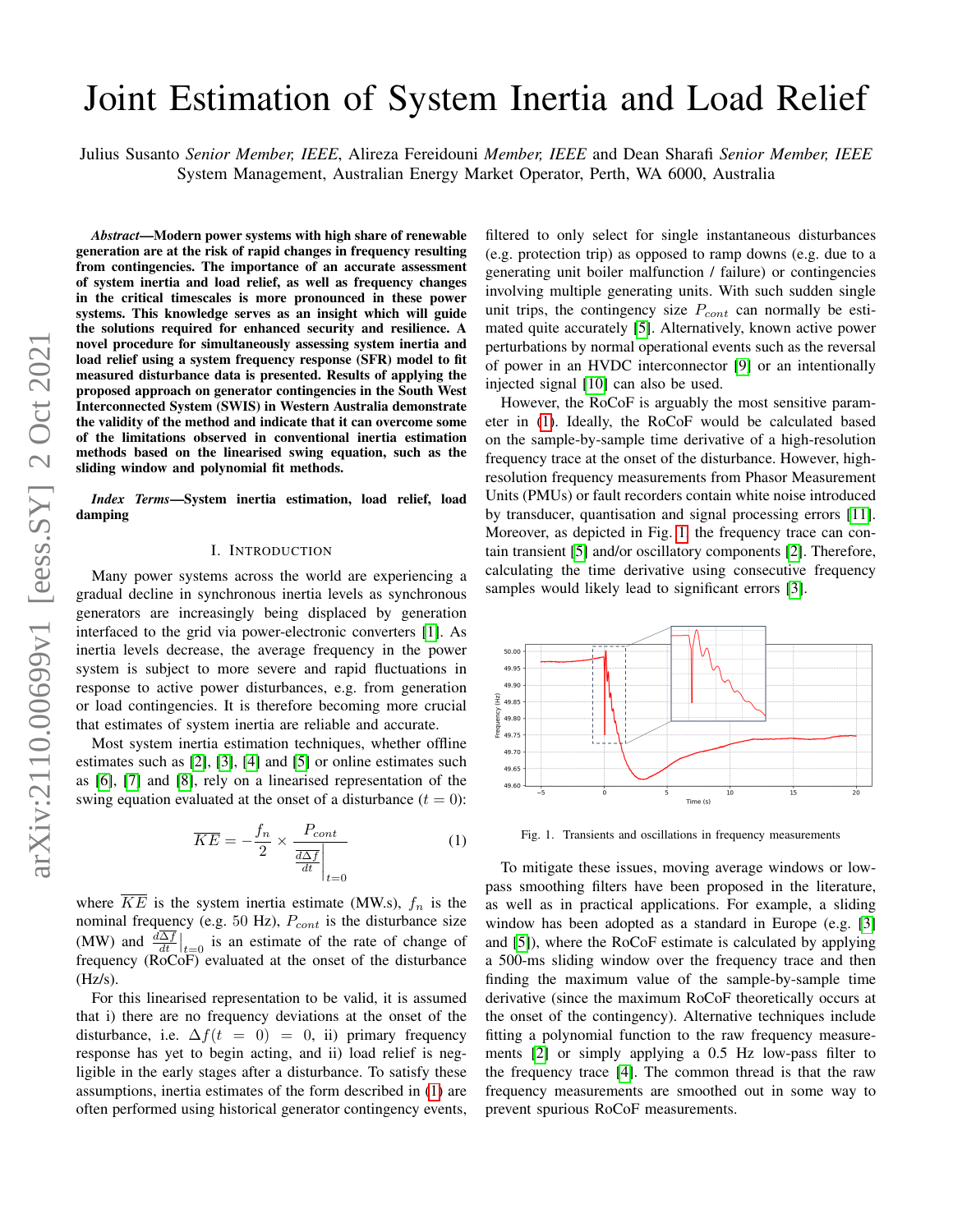It was observed in [\[12\]](#page-7-8) that system inertia estimates based on this approach are only accurate for events with relatively high RoCoFs, in which the assumption that the initial frequency decline is retarded by system inertia alone remains valid. For smaller disturbances or high inertia conditions where the RoCoF is low, the influence of primary frequency response becomes more prominent and may invalidate this assumption. Furthermore, the choice of sliding window length (or cut-off frequency for the smoothing filter) will also affect the quality of the estimate, with higher levels of smoothing leading to larger estimation errors. It was also shown that inertia can be materially overestimated when wind farms provide virtual inertia emulation or fast frequency response [\[13\]](#page-7-9).

Another factor that may confound system inertia estimates is the presence of load relief (or damping), which is the natural sensitivity of loads in a network to changes in system frequency. As frequency declines after a generation contingency, so does power consumption from frequency-sensitive loads such as induction motors [\[14\]](#page-7-10). Load relief acts to correct the active power imbalance after a contingency and thus helps to arrest the decline in frequency. As a result, system inertia estimates based on the linearised swing equation after a disturbance may mistake the effects of load relief as additional inertia.

In the literature, the system-level load relief factor (LRF), which is also referred to as the load damping coefficient or load-frequency characteristic, is typically estimated separately from system inertia. Earlier studies attempted to directly measure load relief by conducting live tests such as the intentional tripping of generators and transmission lines, e.g. in Great Britain [\[15\]](#page-7-11), Norway [\[16\]](#page-7-12) and Ireland [\[17\]](#page-7-13). A less invasive approach is to estimate the system-level LRF after a contingency event using measurements of total system load from the Energy Management System (EMS). However, EMS sampling resolution may not be high enough to accurately assess system load changes after a contingency [\[18\]](#page-7-14). To mitigate EMS resolution issues, high-speed fault recorder data can be used to estimate the system load change after a contingency [\[12\]](#page-7-8). Finally, estimating LRF has also been investigated using a bottom-up approach, e.g. using high-speed fault recorder data at substation level [\[14\]](#page-7-10) or at the level of individual consumer devices [\[19\]](#page-7-15). However, it is remains unclear how to aggregate the individual LRF estimates into a meaningful system-level LRF.

This paper takes a different approach to system inertia and load relief estimation. Rather than using the linearised swing equation, the system inertia and load relief factor are treated as unknown parameters in a low-order system frequency response (SFR) model and the model is then fitted to post-disturbance frequency and generator output measurements. This approach exploits the SFR model's ability to accurately predict the system frequency trajectory after a disturbance, and thus use more measurement data as inputs to the estimation model.

The main contribution of this paper is the introduction of a novel model fitting approach to inertia estimation that uses a system frequency response model to simultaneously estimate both system inertia and system-level load relief. The proposed method is shown to be credible when compared with other inertia estimation methods, while requiring less discretion in the choice of parameters, e.g. sliding window length or polynomial order.

The remainder of this paper is organised as follows: In Section II, the system inertia estimation method based on model-fitting is proposed, with the added benefit that the method concurrently estimates the system-level load relief factor. This is followed in Section III by several computer simulation case studies comparing the performance of the proposed approach with other methods. In Section IV, case studies are performed using data from a real power system to illustrate some of the advantages of the proposed method over other approaches. A discussion of the results in this paper is then presented in Section V, and finally concluding remarks and avenues for future work are described in Section VI.

## II. PROPOSED METHODOLOGY

Rather than using the linearised swing equation in [\(1\)](#page-0-0) to estimate system inertia, we propose to jointly estimate system inertia and load relief / damping by fitting a low-order SFR model to measured frequency data.

At a high level, the proposed model-fitting estimation method has two steps as follows:

- 1) Compile generator active power measurement traces to form an aggregate system primary frequency response (PFR) trace and contingency trace
- 2) Estimate system inertia and load relief factor by fitting an SFR model to the measured frequency trace

#### *A. Step 1: Measured system PFR and contingency traces*

The measured system PFR trace is formed by aggregating the active power measurement traces from individual generators and interruptible loads. In order for the measured system PFR to be accurate (i.e. representative of the actual system PFR), the following conditions should be met:

- Active power measurements are high resolution and timesynchronised, e.g. from fault recorders or PMUs with time synchronisation via GPS or IEEE Std 1588 Precision Time Protocol [\[20\]](#page-7-16).
- There are measurements at each major generating facility and interruptible load in the system. Where this is not practical, there should be at least measurements at each of the main PFR providers.

Note that with this approach, the influence of any PFR not explicitly included in the measured system PFR trace will be considered as load relief. This could include the influence of behind-the-meter embedded generation or small distributionconnected generation that may not be visible by fault recorders or PMUs.

Similarly, the contingency trace is formed by extracting the active power measurement trace of the contingency (e.g. power flow from a generator or radial network element).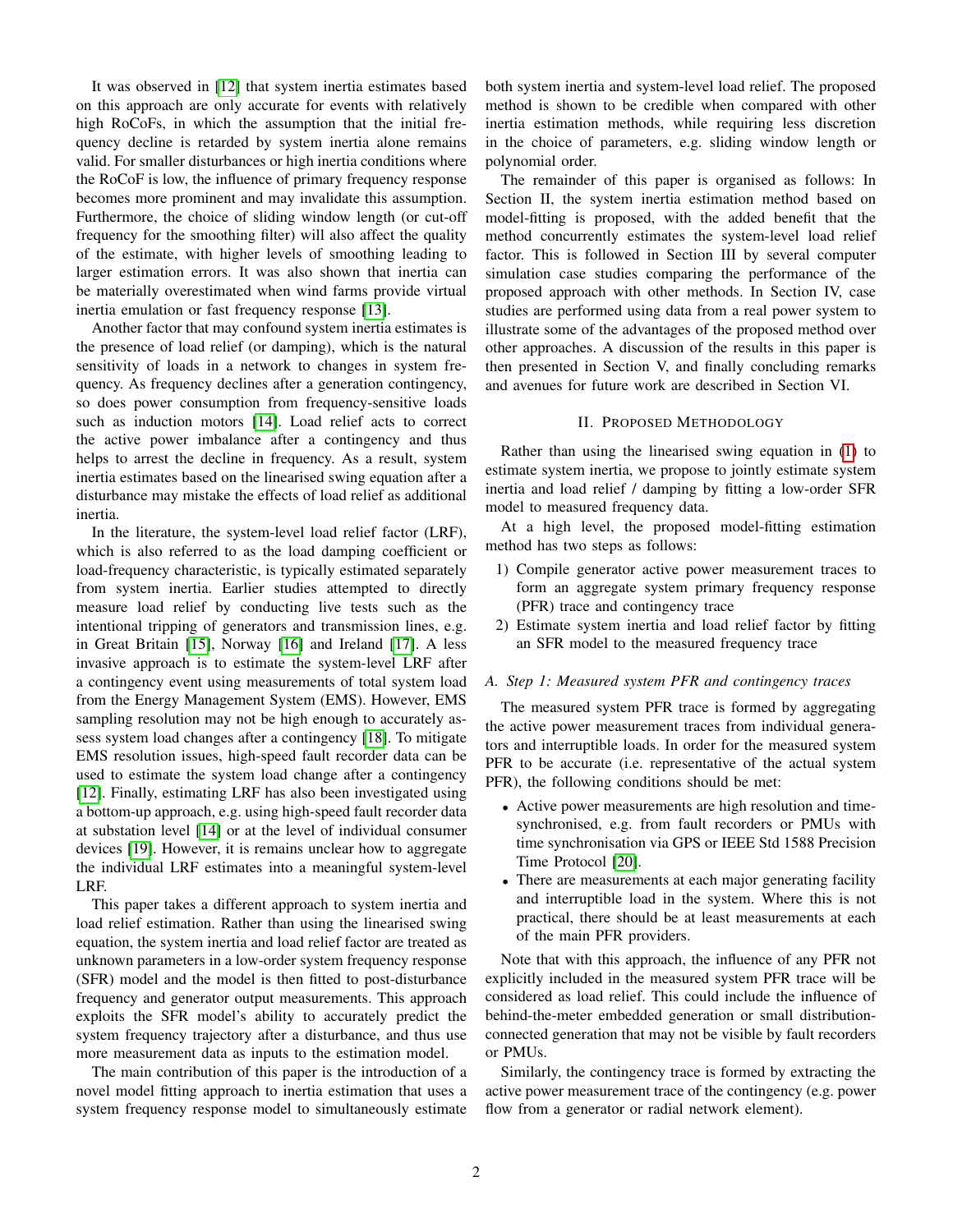*B. Step 2: Estimation of system inertia and LRF via model fitting*

The linear ordinary differential equation (ODE) for a generic low-order SFR model after a contingency can be formulated from the swing equation as follows:

<span id="page-2-0"></span>
$$
\frac{d\Delta f(t)}{dt} = \frac{f_n}{2KE} \left[ p(t) - P_{cont}(t) - DP_{load} \Delta f(t) \right]
$$
 (2)

where  $\Delta f(t)$  is the frequency deviation at time t (Hz),  $f_n$  is the nominal frequency (e.g.  $50$  Hz),  $KE$  is the post-contingent system inertia (in MW.s),  $P_{cont}(t)$  is the contingency at time t (MW),  $p(t)$  is the aggregate system PFR at time t (MW), D is the load relief factor (% MW/Hz) and  $P_{load}$  is the system load at the onset of the contingency (MW).

Equation [\(2\)](#page-2-0) can be rewritten in discrete form with a fixed time step  $\Delta t$  as follows:

<span id="page-2-1"></span>
$$
\Delta f_k = \Delta f_{k-1} + \frac{f_n}{2KE} \left[ p_{k-1} - P_{cont, k-1} - DP_{load} \Delta f_{k-1} \right] \Delta t \tag{3}
$$

In [\(3\)](#page-2-1), the measured system PFR trace  $p_k$  and contingency trace  $P_{cont,k}$  were compiled in Step 1 and are known values, as is the system load pre-contingency  $P_{load}$ . This leaves the system inertia  $KE$  and load relief factor  $D$  as the unknown parameters to be estimated.

There are many ways to solve this parameter estimation problem, for example using non-linear least squares [\[21\]](#page-7-17), Newton-Raphson algorithms [\[22\]](#page-7-18) or with Kalman filters [\[23\]](#page-7-19). In this paper, a recursive non-linear least squares approach similar to the method described in [\[24\]](#page-7-20) is used to minimise an error function based on the Root Mean Squared Error (RMSE):

$$
\min\left\{\sqrt{\frac{1}{N}\sum_{k=0}^{N}(\Delta f_k - \Delta \hat{f}_k)^2}\right\} \tag{4}
$$

where f is the measured frequency,  $\hat{f}$  is the frequency calculated from the SFR model and  $N$  is the total number of samples.

## III. COMPUTER SIMULATIONS

Computer simulations were performed on the IEEE 9 bus and New England IEEE 39-bus systems to compare the performance of the proposed model fitting approach with two commonly used inertia estimation methods:

- 1) Sliding window method [\[3\]](#page-6-2)
- 2) Inoue polynomial fit method [\[2\]](#page-6-1)

The time-domain RMS simulations were conducted in DIgSILENT PowerFactory v2020 software and in each case, loads were modelled to be frequency-dependent with a load relief factor of  $D = 4\%$ .

# *A. Case 1: IEEE 9-Bus System*

In Case 1, the IEEE 9-bus system depicts a small islanded system with three generators and 315 MW of load. The default IEEE 9-bus system was modified to include a standard turbinegovernor model (TGOV) for each generator. To simulate a frequency disturbance, generator G3 was tripped from 85 MW.

A summary of the best and worst inertia and load relief estimates for each of the different methods is shown in Table [I.](#page-2-2) It should be noted that only a single estimate is shown for the model fitting approach as there are no adjustable parameters (such as window length or polynomial order).

TABLE I CASE 1: SUMMARY OF RESULTS

<span id="page-2-2"></span>

| Method                 | KE (MW.s) | $\mathbf{D}(\%)$ | <b>Remarks</b>     |
|------------------------|-----------|------------------|--------------------|
| Actual                 | 1.522     | 4.00 $%$         |                    |
| Sliding window (best)  | 1,524     |                  | 60-ms window       |
| Sliding window (worst) | 2,810     |                  | $1,000$ -ms window |
| Inoue (best)           | 1,547     |                  | $20th$ order       |
| Inoue (worst)          | 1,730     |                  | $14th$ order       |
| Model fitting          | 1.589     | 3.45 $\%$        |                    |

System inertia estimates using the sliding window and Inoue polynomial fit methods with varying window lengths and polynomial order are shown in Fig. [2a](#page-3-0) and Fig. [2b](#page-3-1) respectively. The figures indicate that the accuracy of the inertia estimate is sensitive to the choice of window length or polynomial order. Fig. [2c](#page-3-2) shows the simulated (measured) frequency trace vs the fitted frequency trace after applying the model fitting method.

## *B. Case 2: New England IEEE 39-Bus System*

Relative to Case 1, the New England IEEE 39-bus system depicts a larger interconnected power system comprising nine generators and 6,097 MW of load. To simulate a frequency disturbance, generator G10 was tripped from 200 MW.

Like in Case 1, a summary of the best and worst inertia and load relief estimates from each of the different methods is shown in Table [II.](#page-2-3) The inertia estimates with varying window length and polynomial order are shown in Fig. [3a](#page-3-3) and Fig. [3b](#page-3-4) respectively, and the measured vs fitted frequency trace after applying the model fitting method is shown in Fig. [3c.](#page-3-5)

TABLE II CASE 2: SUMMARY OF RESULTS

<span id="page-2-3"></span>

| Method                 | KE (MW.s) | $\mathbf{D}(\%)$ | <b>Remarks</b> |
|------------------------|-----------|------------------|----------------|
| Actual                 | 78,270    | 4.00 $%$         |                |
| Sliding window (best)  | 78,161    |                  | 510-ms window  |
| Sliding window (worst) | 12.270    |                  | 20-ms window   |
| Inoue (best)           | 66.443    |                  | $12th$ order   |
| Inoue (worst)          | 266,772   |                  | $10th$ order   |
| Model fitting          | 75.499    | 3.44~%           |                |

An interesting feature of the simulation results in Case 2 is the presence of oscillations in the frequency trace as generators in the system swing against each other (see Fig. [3c\)](#page-3-5). The oscillations cause the sliding window and polynomial fit methods to overestimate the RoCoF at shorter window lengths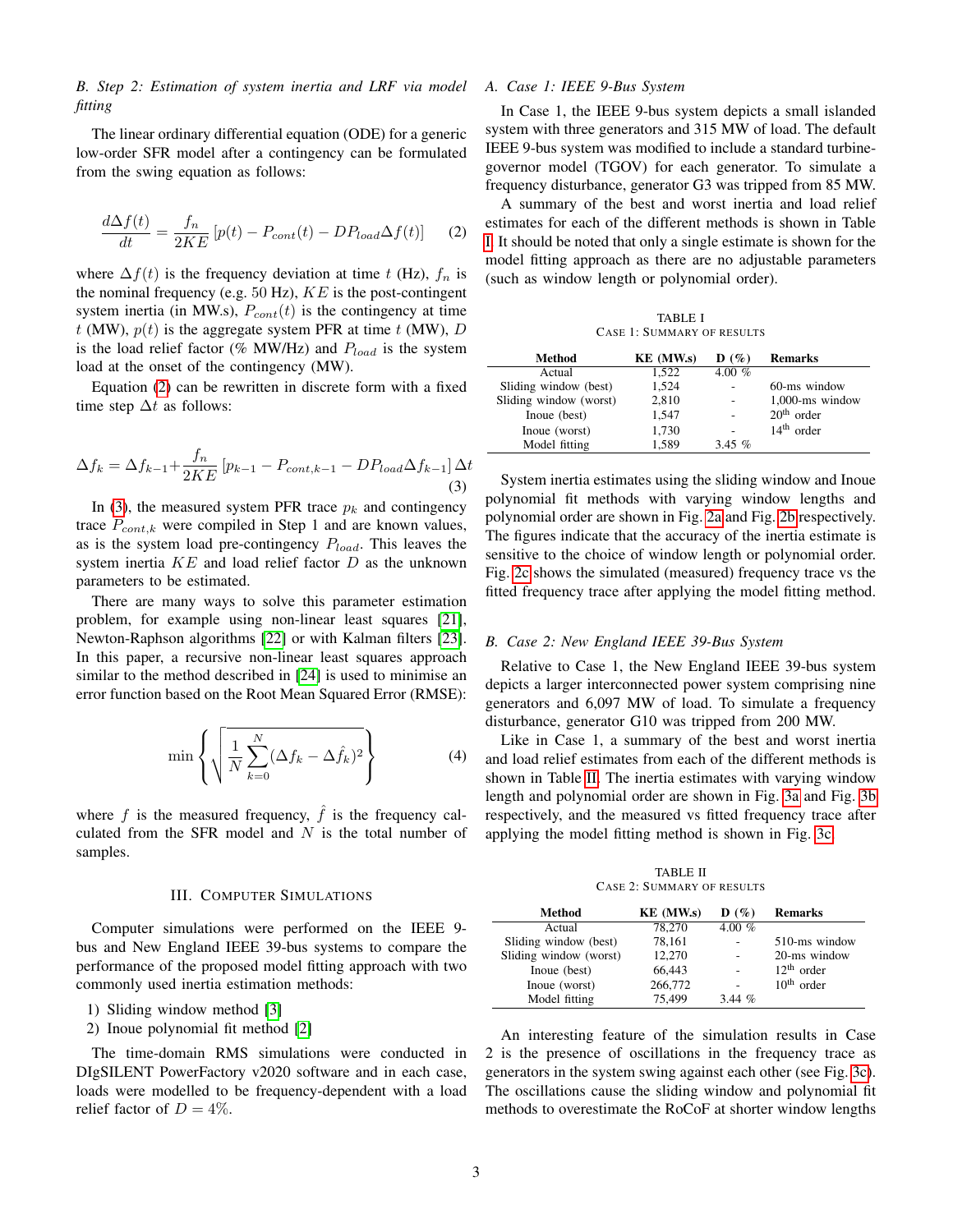<span id="page-3-0"></span>

(a) Sliding window method (variable window length)





<span id="page-3-2"></span><span id="page-3-1"></span>

Fig. 2. Case 1: IEEE 9-bus system



# *C. Case 3: IEEE 9-Bus System with Fast Frequency Response*

In Case 3, the IEEE 9-bus system in Case 1 is augmented with a 30 MW BESS providing FFR. This case is included to examine the effects of FFR on inertia estimates and validate the findings in [\[13\]](#page-7-9), i.e. material errors in inertia estimates can arise when the sliding window method is applied to systems with FFR.

As in the previous cases, a summary of the best and worst inertia and load relief estimates from each of the different methods is shown in Table [III.](#page-3-6) The inertia estimates with varying window length and polynomial order are shown in Fig. [4a](#page-4-0) and Fig. [4b](#page-4-1) respectively, and the measured vs fitted frequency trace after applying the model fitting method is shown in Fig. [4c.](#page-4-2)

<span id="page-3-3"></span>







<span id="page-3-5"></span><span id="page-3-4"></span>

Fig. 3. Case 2: New England IEEE 39-bus system

The results indicate a deterioration in estimation accuracy from the sliding window method from Case 1, particularly with increasing window length. The Inoue polynomial fit method performs better, with a narrower range of estimates, but the accuracy is sensitive to the choice of polynomial order and it may be difficult to ascertain a priori whether the order selected is the appropriate one.

TABLE III CASE 3: SUMMARY OF RESULTS

<span id="page-3-6"></span>

| Method                 | KE (MW.s) | $\mathbf{D}(\%)$ | <b>Remarks</b>     |
|------------------------|-----------|------------------|--------------------|
| Actual                 | 1.522     | 4.00 $%$         |                    |
| Sliding window (best)  | 1,785     |                  | 30-ms window       |
| Sliding window (worst) | 4,209     |                  | $1,000$ -ms window |
| Inoue (best)           | 1.522     |                  | $20th$ order       |
| Inoue (worst)          | 1,812     |                  | $13th$ order       |
| Model fitting          | 1.662     | 3.76%            |                    |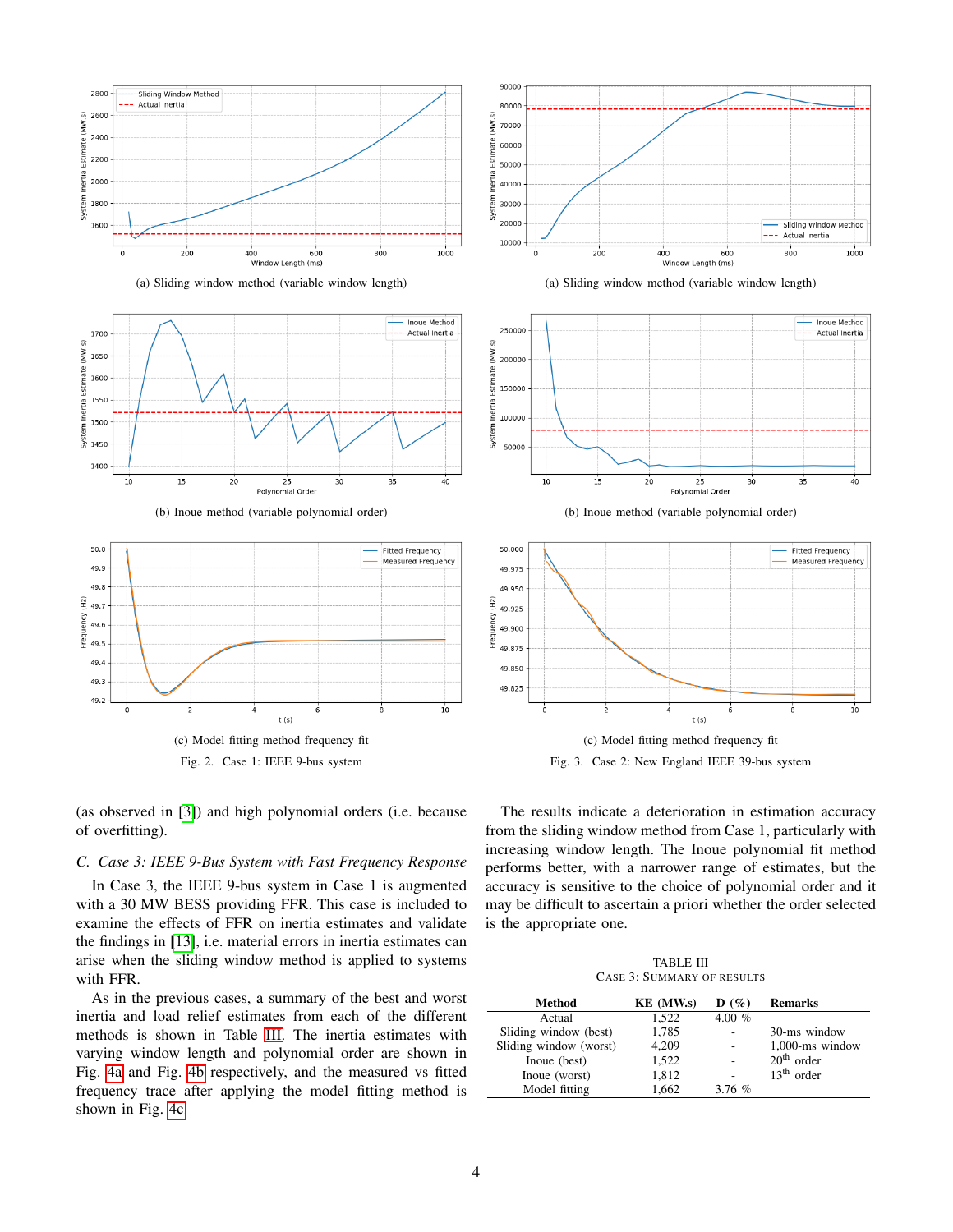<span id="page-4-0"></span>

(a) Sliding window method (variable window length)





<span id="page-4-2"></span><span id="page-4-1"></span>

(c) Model fitting method frequency fit Fig. 4. Case 3: IEEE 9-bus system with FFR

#### IV. APPLICATION TO A REAL POWER SYSTEM

<span id="page-4-4"></span>The following case studies are based on actual generator contingency events from the South West Interconnected System (SWIS) in Australia. The SWIS is a medium-sized islanded power system serving approximately 1.2 million customers in the southwest region of Western Australia. The SWIS covers a vast geographic area of 261,000 square kilometres (larger than the land area of the United Kingdom), but with a historical record peak demand of just 4.3 GW.

TABLE IV ACTUAL CONTINGENCY CASE DESCRIPTIONS

| Case     | <b>Description</b>                     |
|----------|----------------------------------------|
| Case 4   | Generator prime-mover trip             |
| Case $5$ | Network fault causing a generator trip |

## *A. Case 4: Generator turbine trip*

On 17 March 2020 at 18:06pm, an open-cycle gas turbine generator tripped from 161 MW causing frequency to drop to 49.55 Hz (at the nadir). At the onset of the contingency, the system load was 2,441 MW and the total post-contingent generator inertia was 15,009 MW.s (calculated by summing the known generator inertia values for all online machines).

The inertia estimates with varying window length and polynomial order are shown in Fig. [5a](#page-5-0) and Fig. [5b](#page-5-1) respectively, and the measured vs fitted frequency trace after applying the model fitting method is shown in Fig. [5c.](#page-5-2)

Unlike in the computer simulations, the actual system inertia is not known. The post-contingent generator inertia is known, but this does not include load inertia so is more representative of the floor for the system inertia estimate. The summary of the results in Table [V](#page-4-3) show the range (minimum and maximum) of estimates from the sliding window and Inoue methods, as well as the single point estimate from the model fitting method.

TABLE V CASE 4: SUMMARY OF RESULTS

<span id="page-4-3"></span>

| Method               | KE (MW.s) | $\mathbf{D}(\%)$ | <b>Remarks</b> |
|----------------------|-----------|------------------|----------------|
| Generator inertia    | 15,009    |                  |                |
| Sliding window (min) | 20,735    |                  | 170-ms window  |
| Sliding window (max) | 26,833    | ٠                | 20-ms window   |
| Inoue (min)          | 18,482    |                  | $4th$ order    |
| Inoue $(max)$        | 56,750    |                  | $15th$ order   |
| Model fitting        | 19.610    | 2.85%            |                |

The sliding window method in Fig. [5a](#page-5-0) exhibits a similar shape to that in Cases 1 and 3, where beyond a threshold window length (in this case 170-ms), the inertia estimate continues to rise steadily without settling. In Cases 1 and 3, the actual system inertia was close to the estimate at the threshold window length, which in this case would be 20,735 MW.s.

At high polynomial orders, the Inoue method in Fig. [5b](#page-5-1) appears to settle at around 26,000 MW.s. However, such an estimate would suggest a load inertia of roughly 42% of system inertia, which is inconsistent with previous inertia estimates in the SWIS, as well as estimates reported in the literature (such as [\[25\]](#page-7-21) and [\[26\]](#page-7-22)), where load inertia is typically estimated to be 10 - 25% of system inertia.

The model fitting results in Fig. [5c](#page-5-2) show good alignment between the simulated and measured frequency traces  $(RMSE = 0.0095)$  and the inertia estimate of 19,610 MW.s is on the lower end of the sliding window and and Inoue estimate range. This suggests that the actual system inertia is likely in the 19,000 - 21,000 MW.s range.

#### *B. Case 5: Network fault causing a generator trip*

On 22 October 2020 at 16:25pm, a 330 kV network fault caused the trip of a combined-cycle gas power plant, resulting in an instantaneous loss of 231 MW and frequency to fall to 49.46 Hz (at the nadir). At the onset of the contingency, the system load was 1,991 MW and the total post-contingent generator inertia was 11,612 MW.s. The summary of the results in Table [VI](#page-5-3) show the range (minimum and maximum)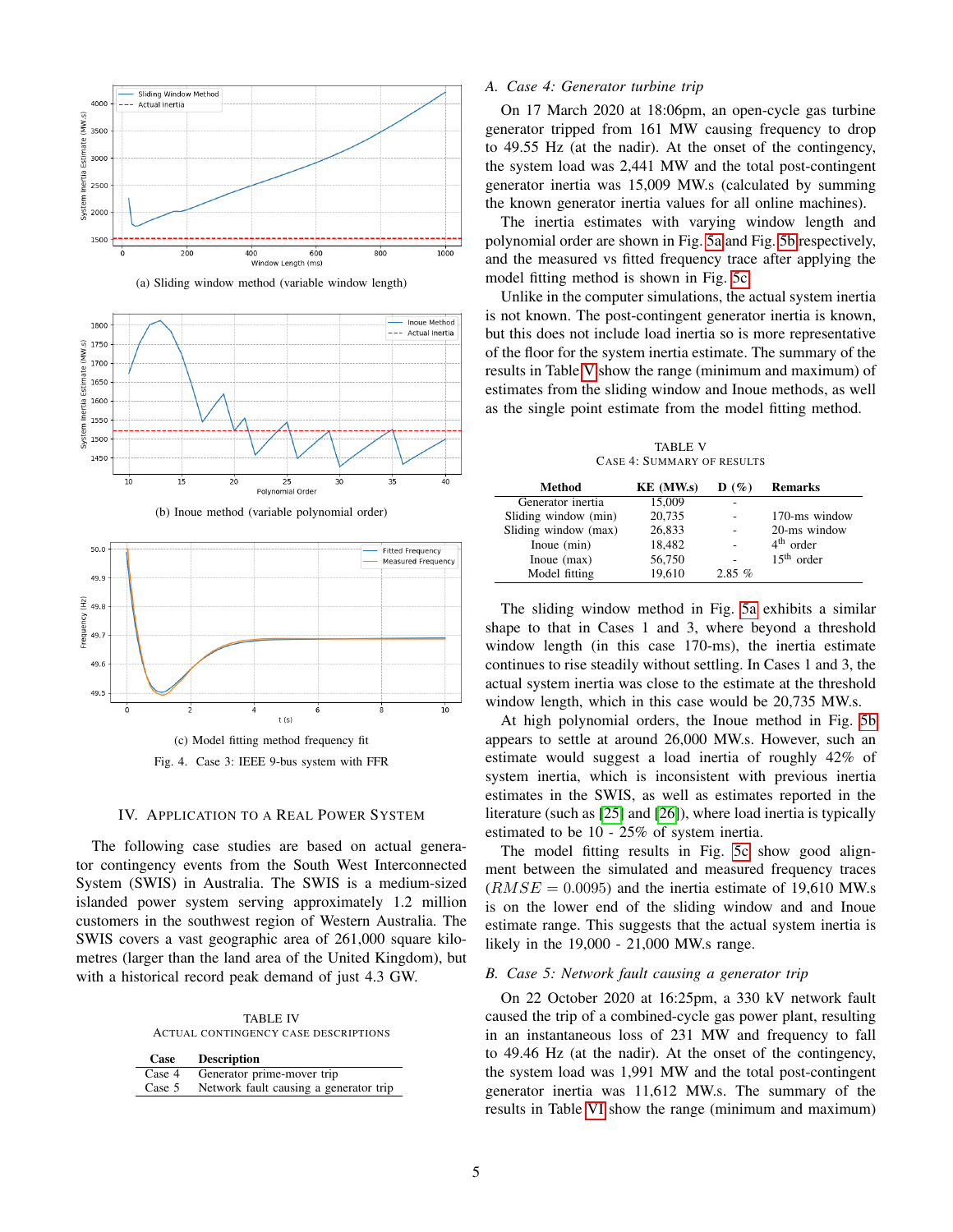<span id="page-5-0"></span>

(a) Sliding window method (variable window length)



(b) Inoue method (variable polynomial order)

<span id="page-5-2"></span><span id="page-5-1"></span>

of estimates from the sliding window and Inoue methods, as well as the single point estimate from the model fitting method.

TABLE VI CASE 5: SUMMARY OF RESULTS

<span id="page-5-3"></span>

| Method               | KE (MW.s) | $\mathbf{D}(\%)$ | <b>Remarks</b>     |
|----------------------|-----------|------------------|--------------------|
| Generator inertia    | 11.612    |                  |                    |
| Sliding window (min) | 3,609     |                  | 40-ms window       |
| Sliding window (max) | 18,392    |                  | $1,000$ -ms window |
| Inoue (min)          | 6,567     |                  | $30th$ order       |
| Inoue $(max)$        | 22,309    |                  | $3rd$ order        |
| Model fitting        | 15,534    | 2.01%            |                    |

The network fault causes a transient component in the frequency trace, which results in overestimates of system inertia with the sliding window method when the window length is small, as shown Fig. [6a](#page-6-3) for window lengths  $\langle 200$ ms. This is broadly similar to how the sliding window method performs with the oscillatory frequency trace observed in Case 2. In that previous case, the sliding window method is more accurate beyond a "knee" point window length, where the effects of the oscillations are filtered out. In this case, the knee point occurs at a window length of 210-ms and a system inertia estimate of 14,000 MW.s.

Similarly, the Inoue method will tend to over-fit the frequency trace (and particularly the transient component) at high polynomial order. This can be seen in Fig. [6b,](#page-6-4) where the system inertia estimate is below the known generator inertia at polynomial orders >15. The Inoue method does not credibly provide any useful information regarding the correct range for system inertia.

The model fitting results in Fig. [6c](#page-6-5) show reasonably good alignment between the simulated and measured frequency traces  $(RMSE = 0.0146)$  and yields an inertia estimate of 15,534 MW.s. This estimate is broadly consistent with the sliding window method using a window length near the knee point.

# V. DISCUSSION

The results from the case studies indicate that system inertia estimation using the proposed model-fitting approach is a credible alternative to conventional approaches based on the linearised swing equation. Good alignment between the measured frequency and the simulated frequency implied by the fitted SFR model suggests that the parameters in the SFR model are able to endogenously explain the frequency trajectory. The proposed approach also has the practical advantage of providing a single point estimate without needing to select parameters such as the sliding window length or polynomial order.

Interestingly, the case studies highlight that system inertia estimates using the sliding window and Inoue polynomial fit methods are very sensitive to the choice of these parameters. The computer simulations show that depending on the scenario and choice of window length or polynomial order, system inertia estimates can be either very accurate or have large errors, e.g.  $\pm 20\%$  to 50%. While there are broad patterns that are observed in the case studies, for example, systematic underestimates when using the Inoue method with high polynomial orders in frequency traces containing transient or oscillatory components, there are no specific rules or heuristics to guide parameter selection. As the case studies in Section [IV](#page-4-4) show, it is difficult to select the most appropriate parameter in practice, particularly as measurement noise present in frequency traces can also affect the inertia estimate.

The proposed model-fitting approach does not suffer from these issues and in the computer simulations, the method yields system inertia estimates within 3% to 9% of the true value.

#### VI. CONCLUSION

This paper proposed a novel approach for simultaneously estimating system inertia and the load relief factor. The proposed approach is based on fitting an SFR model to measured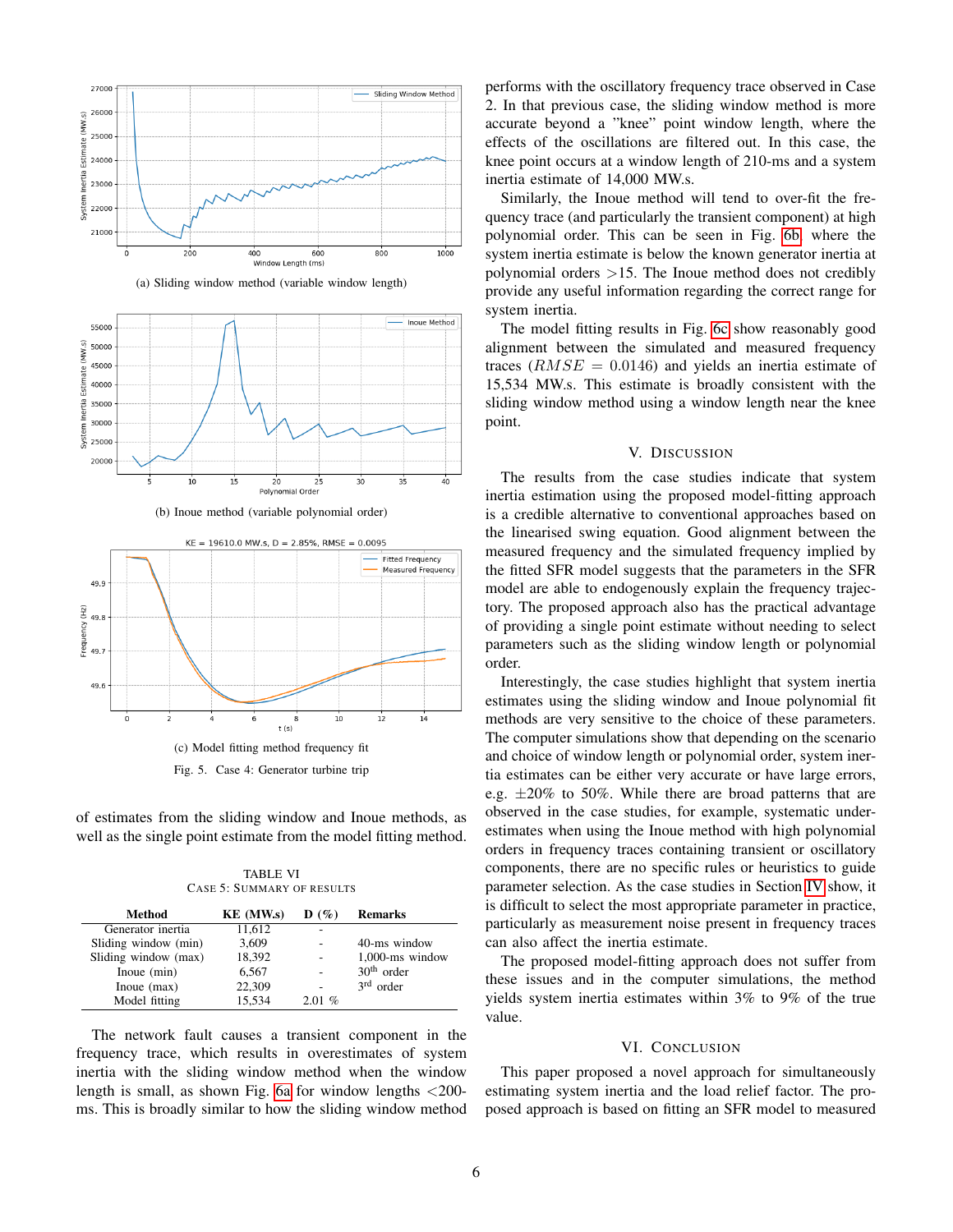<span id="page-6-3"></span>

(a) Sliding window method (variable window length)



(b) Inoue method (variable polynomial order)

<span id="page-6-5"></span><span id="page-6-4"></span>

Fig. 6. Case 5: Network fault causing a generator trip

contingency / disturbance data. Case studies demonstrated the applicability and validity of applying the new approach on computer simulations with the IEEE 9-bus and 39-bus systems, and on real events in the SWIS in Western Australia. Furthermore, the proposed method is not sensitive to the selection of algorithm parameters such as the sliding window length or polynomial order.

An avenue for future work is to investigate heuristics for the appropriate selection of sliding window length and polynomial order, potentially using the proposed model-fitting approach to calibrate the range of estimates.

## APPENDIX A

# REMOVAL OF INERTIAL COMPONENTS FROM GENERATOR OUTPUT TRACES

High-speed active power measurements of synchronous generators contain both the inertial response and PFR from the

generators. Since inertia is endogenous to models based on the swing equation, the system PFR trace can only be used if the inertial components are removed first (otherwise the effects of inertia are double counted).

A simple washout filter is proposed to isolate inertial components from the PFR using the measured frequency as an input and the known inertia constants of the generators contributing to the system PFR as a parameter (see Fig. [7\)](#page-6-6). The inertial components are then removed from the measured system PFR trace.

$$
\Delta f \longrightarrow \boxed{\frac{2Hs}{1+sT_w}} \longrightarrow \Delta P
$$

<span id="page-6-6"></span>Fig. 7. Estimating inertial components of PFR with a washout filter

The selection of the washout time constant  $T_w$  is a trade-off between accuracy and noise. Ideally, a very small time constant is applied so that the washout filter more closely approximates a true differentiator. However, small time constants are more sensitive to noise in the frequency measurement (refer to  $T_w =$ 25-ms in Fig. [8\)](#page-6-7). On the other hand, a large time constant will reduce the accuracy of the estimate despite appearing less noisy (refer to  $T_w = 200$ -ms in Fig. [8\)](#page-6-7). It was empirically found that a washout time constant of 60 ms to 80 ms yielded an acceptable balance between accuracy and noise (refer to  $T_w = 60$ -ms in Fig. [8\)](#page-6-7).



<span id="page-6-7"></span>Fig. 8. Inertia removal with different washout time constants

#### **REFERENCES**

- <span id="page-6-0"></span>[1] B. Hartmann, I. Vokony, and I. Táczi, "Effects of decreasing synchronous inertia on power system dynamics—overview of recent experiences and marketisation of services," *International Transactions on Electrical Energy Systems*, vol. 29, no. 12, p. e12128, 2019, e12128 ITEES-18-1219.R1. [Online]. Available: [https://onlinelibrary.wiley.com/](https://onlinelibrary.wiley.com/doi/abs/10.1002/2050-7038.12128) [doi/abs/10.1002/2050-7038.12128](https://onlinelibrary.wiley.com/doi/abs/10.1002/2050-7038.12128)
- <span id="page-6-1"></span>[2] T. Inoue, H. Taniguchi, Y. Ikeguchi, and K. Yoshida, "Estimation of power system inertia constant and capacity of spinning-reserve support generators using measured frequency transients," *IEEE Transactions on Power Systems*, vol. 12, no. 1, pp. 136–143, 1997.
- <span id="page-6-2"></span>[3] ENTSO-E, "Frequency measurement requirements and usage," [https://docstore.entsoe.eu/documents/soc%20documents/regional](https://docstore.entsoe.eu/documents/soc%20documents/regional_groups_continental_europe/2018/tf_freq_meas_v7.pdf) groups\_continental\_[europe/2018/tf](https://docstore.entsoe.eu/documents/soc%20documents/regional_groups_continental_europe/2018/tf_freq_meas_v7.pdf)\_freq\_meas\_v7.pdf, European Network of Transmission System Operators for Electricity (ENTSO-E), Tech. Rep., 2018.